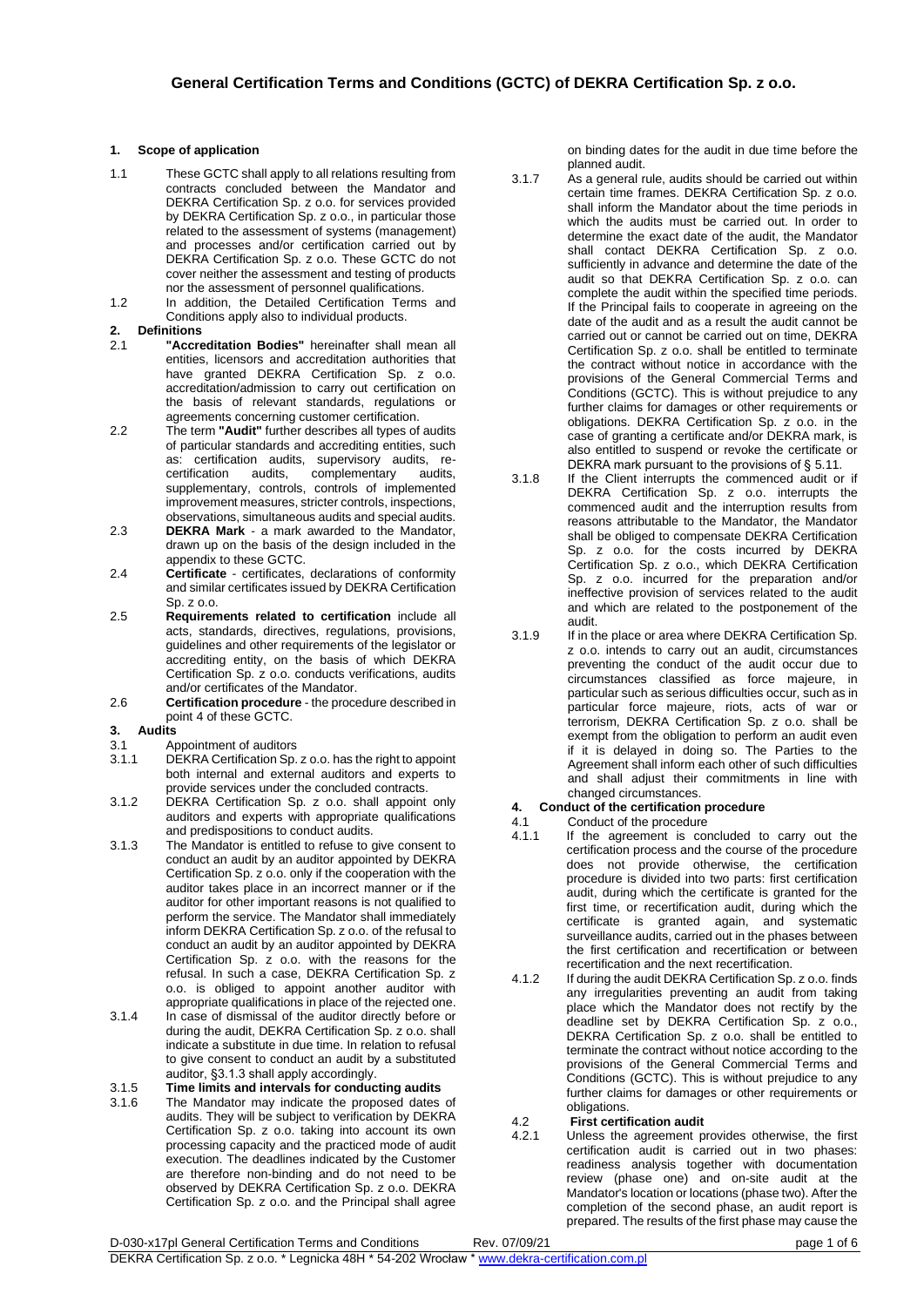necessity to introduce changes in the planning of the second phase, such as: duration of the audit, composition of the audit team or the date of the audit. In principle, the first phase of the audit is also carried out on site at the Mandator's location or locations.

- 4.2.2 The period between the end of phase one and the start of phase two may not exceed six months. If it is not possible to comply with this six-month period for reasons for which the Mandator is responsible, the Mandator shall be obliged to repeat the first phase and to pay the relevant fee, the amount of which shall be determined on the basis of a separate offer.
- 4.2.3 The first certification audit must be commenced within a period not exceeding one year from the date of conclusion of the agreement.

## 4.3 **Supervisory audits**

During the period of validity of the certificate, the Mandator, on the basis of conditions included in the contract, established by the accreditation body or specified by the Act, is obliged in due time to join the supervisory audit carried out by DEKRA Certification Sp. z o.o.

### 4.4 **Recertification audit**

According to the detailed provisions of the contract, in order to extend the validity of the certificate, the recertification audit is usually conducted after three or five years from the date of granting the certificate, the recertification audit must be carried out before the lapse of

validity of the certificate, and is carried out in accordance with the procedure provided for in the certification audit.

#### 4.5 **Complementary audit/Complaint against the Mandator/ Complaint**

- 4.5.1 If during the audit any irregularities/incompatibilities are found or DEKRA Certification Sp. z o.o. receives a complaint against the Mandator, DEKRA Certification Sp. z o.o. may order an additional audit. In this case, the prices in the current price list shall apply.
- 4.5.2 A complaint against the Mandator shall mean a statement by a third party that the Mandator does not meet the certification conditions or does not comply with the certification requirements, the rules for the use of certificates, DEKRA marks or other objects of use made available. If the complaint is received directly by the Mandator, the Mandator is obliged to immediately inform about this fact DEKRA Certification Sp. z o.o.

The Mandator shall keep a record of all complaints made knonw to it relaiting to compliance with certification requirements. The Mandator shall make these records available to DEKRA requested. The Mandator shall also take appropriate action with respect to such complaints and any deficiencies found in products that affect compliance with the requirements for certification and shall document the astions taken. Verification of this commitment by DEKRA, may also be specified in separate documents.

- 4.5.3 During the term of the contract with DEKRA Certification Sp. z o.o., the Mandator shall keep all documents and information relating to complaints available to DEKRA Certification free of charge and without delay so that DEKRA Certification can evaluate the complaint.
- 4.5.4 DEKRA Certification Sp. z o.o. is also entitled to conduct complementary audits with a short notice period. Such audits may be carried out in particular if DEKRA Certification Sp. z o.o. has knowledge of the grounds for possible withdrawal of the certificate or complaints in order to examine the complaint and in the case of changes in standards, guidelines or agreements serving as a basis for certification. The complementary

audit shall be conducted on the basis of a separate price offer of DEKRA Certification Sp. z o.o.

- 4.5.5 Complementary audits shall be carried out within the time limit specified by DEKRA Certification Sp. z o.o.
- 4.6 **Observation audits / Simultaneous audits / Special audits**
- 4.6.1 The Mandato shall permit DEKRA Certification Sp. z o.o. employees or persons entitled by the bodies accrediting the Mandator to carry out observation audits,

simultaneous audits or special audits in all locations of the Mandator. The Mandator undertakes to enable observational audits, simultaneous audits or special audits also to manufacturers and subcontractors of the Mandator.

4.6.2 In case the Client submits a request for extending the scope of the granted certificate, DEKRA Certification may carry out a special audit at the Mandator's expense or extend the scope of the audit requested by the Mandator in connection with a supervisory audit.

# 4.7 **Certification decision**

- DEKRA Certification Sp. z o.o. after conducting a certification audit, recertification audit or supervisory audit issues a decision on granting the certificate, extending the certificate, maintaining the certificate or extending the scope of the certificate (if applicable). DEKRA Certification Sp. z o.o. shall make a decision at its own discretion, on the basis of relevant standards and rules and on the basis of information and documents obtained during audits.
- 4.7.2 If the decision of DEKRA Certification Sp. z o.o. is positive - pursuant to the provisions of the concluded agreement - the Mandator will be granted a certificate and DEKRA certification mark or information on the continued existence of the certificate will be provided to the Mandator.
- 4.7.3 If the Mandator, due to non-compliance with all requirements, in the opinion of DEKRA Certification Sp. z o.o. does not meet the conditions for holding the certificate, the decision is negative, i.e. there is a refusal to grant the certificate or the granted certificate is revoked or suspended, about which DEKRA Certification Sp. z o.o. informs the Mandator. The granting of a certificate may be subject to additional requirements. For example, the Principal may be required to remove the discrepancies. Any discrepancies or potential for improvement identified during the audit will be discussed with the Mandator during the meeting closing the audit. In the event of non-compliance, the Mandator is obliged to conduct an analysis of the reasons for the non-compliance and perform all necessary corrective actions aimed at removing the discrepancies. The condition for obtaining (and retaining) the certificate is effective removal by the Mandator of all discrepancies in the time set by the auditor and a positive assessment of these actions made by the auditor. An additional requirement may also include repeated verification, i.e. complementary audit or review of documentation.

## **4.8 Appeals and complaints**

4.8.1 The Mandator has the right to lodge complaints / appeal with DEKRA Certification Sp. z o.o. concerning the certification process or the operation of DEKRA Certification Sp. z o.o. A complaint or appeal should be submitted in writing to DEKRA Certification Sp. z o.o. Complaints / appeals are deal with by persons who have not previously been involved in the matter of complain. DEKRA Certification Sp. z o.o. informs the Mandator about the manner of handling the complaint or appeal. If the Mandator is not satisfied with the way the appeal is handled, the common court is competent to hear the dispute over the registered office of DEKRA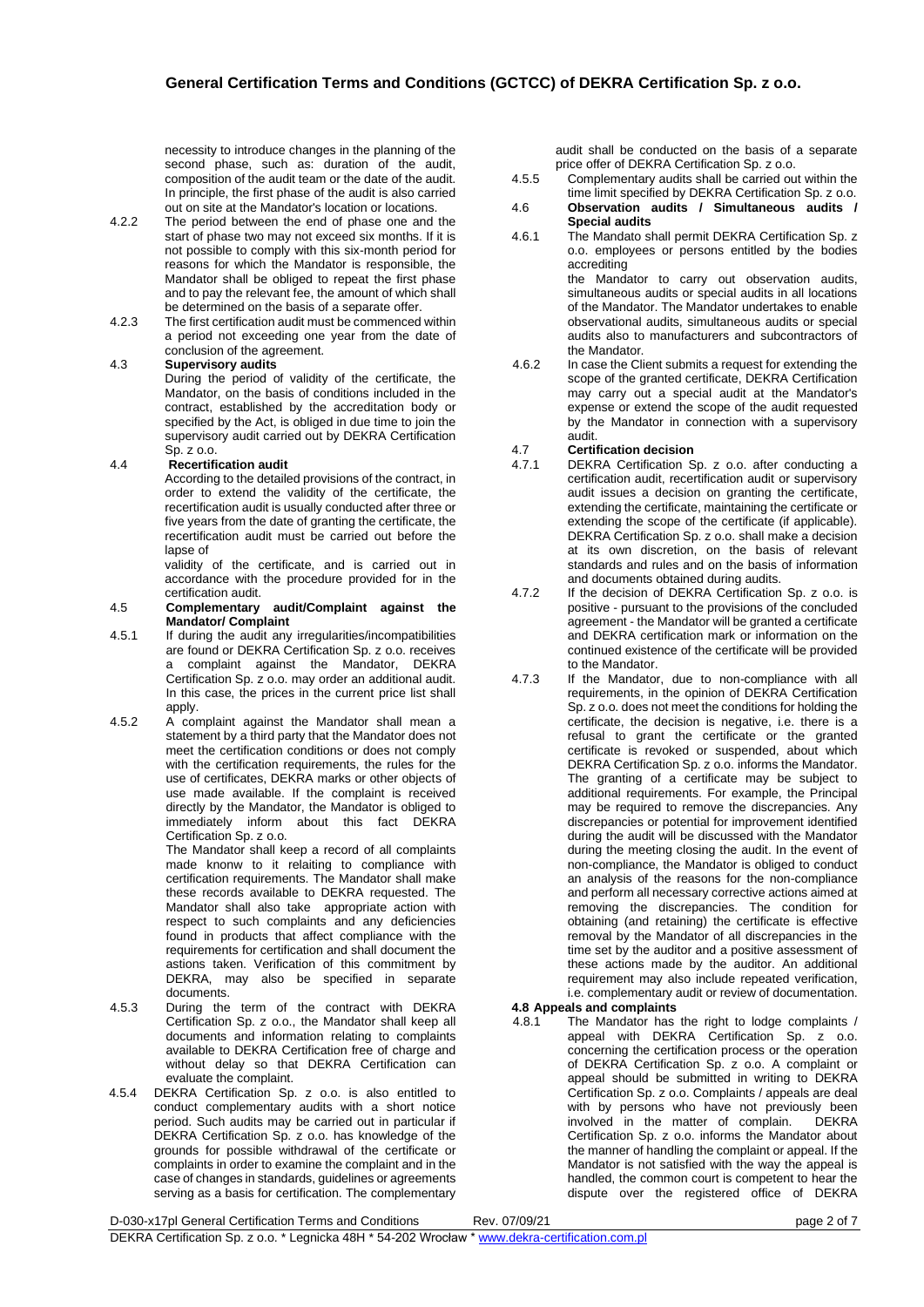Certification Sp. z o.o.. The procedure for dealing with complaints and appeals is available on the unit's website

## **4.9 Changes of certification procedure**

- 4.9.1 Course of particular certification procedure may be changed depending on current requirements of certification bodies or DEKRA Certification Sp. z o.o.
- 4.9.2 DEKRA Certification Sp. z o.o. shall inform the Mandator via e-mail or in writing about possible change of certification procedure.
- **5. Award and use of certificates, DEKRA mark and documents**
- 5.1 If the Mandator is granted a certificate or documents such as reports (collectively referred to as "objects of use") or are made available to the Mandator, the Mandator shall acquire the right to use the object of use in accordance with the following provisions.
- 5.2 DEKRA Certification Sp. z o.o. shall remain the owner of the object of use and of the protection rights for trademarks and copyrights covering the object of use. DEKRA Certification Sp. z o.o., by granting or transferring the object of use to the Mandator, does not grant him the exclusive right to use it in the following scope.
- 5.3 If and to the extent that the scope of the contract includes group (multi-site) certification, the head office shall, in respect of the right of use granted to it, acquire the right to sublicense the locations included in the group certification if the location concerned has declared that it will comply with these GCTC as if it was the Mandator itself.. Such a location, within the scope of the granted right of use, does not acquire the right to further sublicense. The Mandator shall be obliged to immediately withdraw the right to use the location if this location fulfils the conditions specified in § 5.11 of these GCTC. The Mandator shall inform DEKRA Certification Sp. z o.o. of such event immediately. If a given location fulfils the conditions of § 5.11 of these GCTC, DEKRA Certification Sp. z o.o. shall be entitled to immediately withdraw the right to grant sub-licences granted to the head office. In other cases, the Mandator shall not be entitled to transfer the right of use granted to him to third parties or to grant them sub-licences on account of the holding of these rights. A certified person shall not be entitled to transfer or sublicense to third parties any right of use granted to it on the account of the holding of those rights.
- 5.4 Lacking other agreements, the Usage Object was designed for use in the country in which DEKRA Certification Sp. z o.o. has its legal headquarters; use outside this country will only take place at the responsibility of the client and the liability of DEKRA Certification Sp. z o.o. is thus excluded.
- 5.5 The object of use may not be used in a manner that could damage the reputation of DEKRA Certification Sp. z o.o. or in a manner that could be misinterpreted. The Mandator undertakes to use the object of use only in accordance with the applicable law, in particular in accordance with the Act on Combating Unfair Competition. The object of use may be used in the form in which it has been assigned and transferred. Modifications of the design, color or text are not allowed. The Mandator is not entitled to use the object of use in a fragmentary manner, i.e. the object of use may only be used in its entirety.
- 5.6 If the object of use is transferred to the Mandator also in electronic form, the Mandator shall be entitled to make changes to the object of use in terms of its size. The font size can only be reduced to Arial 4. The text on the object of use must remain legible and the proportions between the text and the DEKRA mark must not be affected.
- 5.7 The Mandator is obliged to maintain the relationship between the object of use and the object of certification, presenting the object of use only in a way that enables average consumers to perceive it in the context of a marking that confirms the verification, evaluation and/or certification of activities, processes, systems or qualifications. The object of use may only be used in connection with the activities, processes, systems or qualifications for which it was granted and only to demonstrate that those activities, processes, systems or qualifications comply with the guidelines on the basis of which they were verified, evaluated and/or certified. The Customer shall not be entitled to use the object of use for advertising purposes and shall not give the impression that DEKRA Certification Sp. z o.o. has assessed a specific product. The object of use may not be used in the event of changes in the object of certification.
- 5.8 When the Usage Object is used, the impression must not be given that the certification is valid for activities or locations outside the area for which the certification is valid.
- 5.9 DEKRA Certification Sp. z o.o. shall not be liable for any unauthorized use of the object of use.
- 5.10 The object of use may only be used for the period of validity indicated on it and until the certificate is suspended or revoked. If the period of validity of the certificate expires before the recertification is carried out, the certificate and the DEKRA mark may not be used until a new certificate has been granted.
- 5.11 DEKRA Certification Sp. z o.o. shall be entitled at any time to limit, suspend, revoke the certificate, if:
	- **.** the conditions for granting the certificate are not met, in particular in the case of providing incomplete or false data in the certification procedure;
	- **.** the Mandator shall not fulfil the obligations imposed on him in connection with certification, in particular the obligation to inform about changes, or shall not fulfil the obligations arising from the agreement concluded with DEKRA Certification Sp. z o.o., including the obligations concerning payments;
	- **.** the certification agreement concluded between the Mandator and DEKRA Certification Sp. z o. o. will expire;
	- the object of use will not be used in accordance with these terms of use;
	- **.** the required supervisory audit or any other audit ordered by DEKRA Certification Sp. z o.o. shall not take place within the set time limit or shall not be conducted in full;
	- **·** failure to meet the requirements specified by DEKRA Certification Sp. z o.o., which was detected during the supervision period;
	- the result of the audit is negative and the found discrepancies have not been removed within the time limit set by DEKRA Certification Sp. z o.o.;
	- the agreement has been terminated by the Mandator;
	- **there are other reasons for revoking the** certificate on the basis of these GCTC or the agreement;
	- the Mandator shall request the suspension of the certificate itself.
- 5.12 DEKRA Certification Sp. z o.o. upon withdrawal of the certificate is entitled to terminate the contract without notice in accordance with the provisions of the General Commercial Terms and Conditions (GCTC). This is without prejudice to any further claims for damages or other claims.
- 5.13 After withdrawal of the certificate or expiry of the validity of the certificate, the Mandator is obliged to stop using the object of use in any way, in particular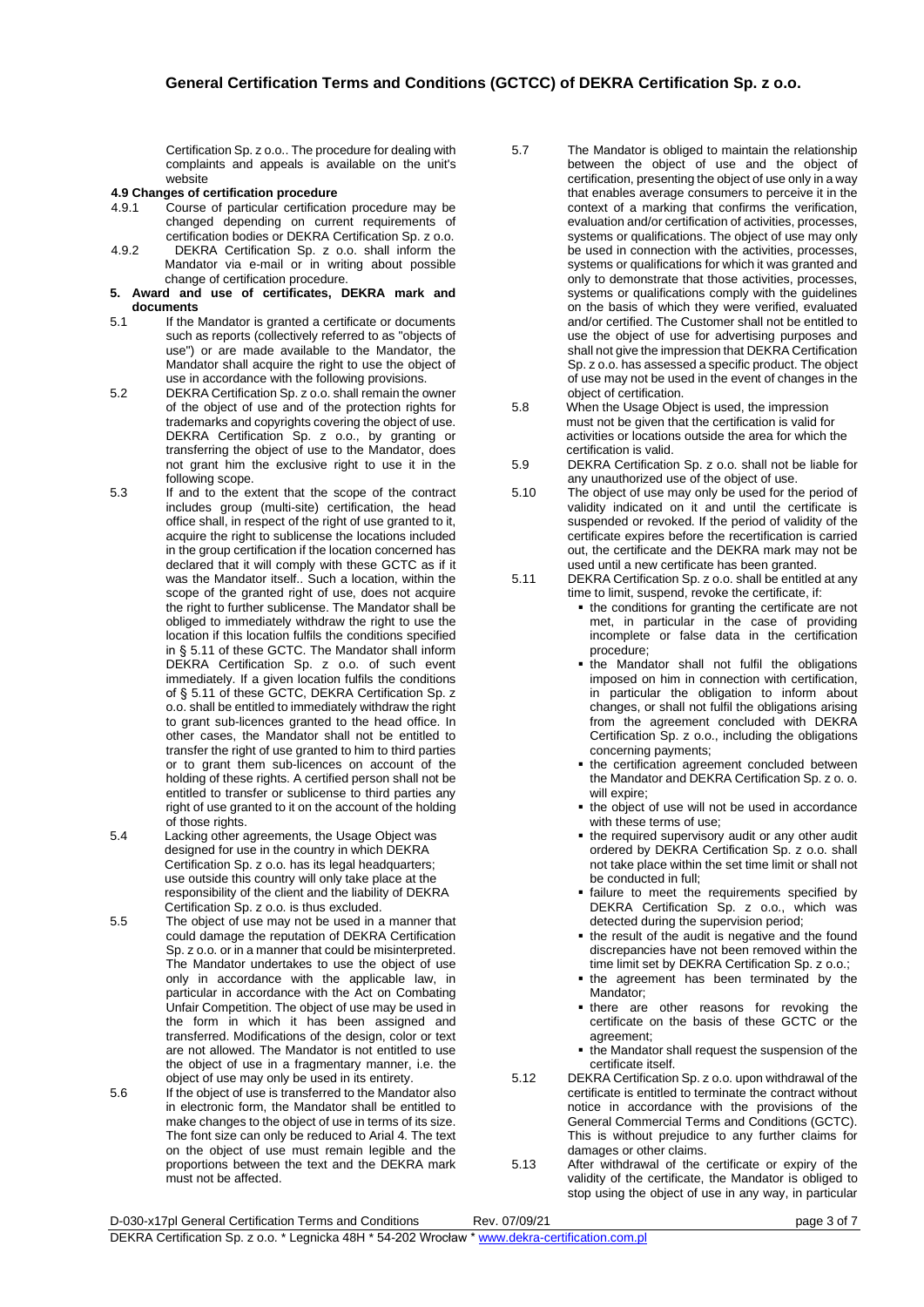to abandon all advertising activities related to the object of use or service provided on this account by DEKRA Certification Sp. z o.o. The Mandator shall also be obliged to return any documents related to the certification process which DEKRA Certification Sp. z o.o. requests to be issued. Original certificates and any duplicates must be returned to DEKRA Certification Sp. z o.o.

5.14 DEKRA Certification Sp. z o.o. shall not be liable for damages (in particular, actual damages, indirect and consequential damages, lost profits) and any other negative consequences (not only financial) incurred on the part of the Mandator due to justified withdrawal of the certificate.

# **6. Use of the DEKRA logo**

- If the granted certificate, mark or document bears the DEKRA logo, point 5 of these GCTC shall apply. In other cases, the Mandator shall not be entitled to use the DEKRA Certification Sp. z o.o. name, its affiliated companies or the DEKRA logo.
- 6.2 The Mandator shall not give the impression that they remain with DEKRA Certification Sp. z o.o. or its affiliated company in any legal relationship or other relationship of a similar nature or that they act for DEKRA Certification Sp. z o.o. or its affiliated company.

#### **7. Use of the accreditation body's logo**

The Mandator shall not be granted the right to use the logo of accrediting entities, unless the right of use is specified in a separate agreement.

#### **8. Obligations of the Mandator**

The Mandator is obliged to meet the certification requirements and to immediately inform DEKRA Certification Sp. z o.o. of any changes that may affect the fulfilment of the conditions for granting the certificate or maintaining the certificate such as e.g. change of legal status, scope of activity covered by the certified management system or address for the contact and places of business, etc.

Non-compliance with the obligations specified in point 8 may render DEKRA Certification Sp. z o.o. unable to perform the service. and the necessity to discontinue the audit and/or certification procedure.

In case of changes concerning certification requirements, DEKRA Certification Sp. z o.o. shall notify the Mandator to whom such changes relate of the content of the changes introduced and the consequences resulting therefrom for the Mandator.

### **9. Preparation of the audit**

.<br>In order to carry out the audit and certification, the Mandator undertakes to prepare before the audit generally required documents/information or additional documents and information requested for this purpose by DEKRA Certification Sp. z o.o. and to make them available in due time, no later than on the audit date.

The Mandator undertakes to inform DEKRA Certification Sp. z o.o. auditors during the opening meeting about the occupational risk occurring in the area of the organization and about the rules of protection against the existing threats.

### 9.1 **Conduction of the audit**

9.2.1 Within the scope of audits and certification, the Mandator undertakes to make available to DEKRA Certification Sp. z o.o. all the required and relevant information and documents in a fair, complete and timely manner. Documentation must be provided either in the form of copy, or in such a way as to enable it to be consulted. At the request of DEKRA Certification Sp. z o.o., the Mandator shall be obliged to deliver to DEKRA Certification Sp. z o.o. the additional representative samples of the representative samples of the documentation. Possible costs associated with the

provision of documentation shall be borne by the Mandator.

The Mandator is obliged to inform about any events and circumstances that may affect the

execution of the order. In order to clarify possible specific issues, the Mandator or the employees indicated by the Mandator during

- the entire audit must be at the disposal of the auditor. 9.2.2 At the moment of disclosing the information to the auditor, the Employer is responsible for maintaining the obligation of confidentiality (legally protected, professional and resulting from the code of professional ethics - if applicable) and the obligation of privacy and data protection.
- 9.2.3 The Mandator at the audit site shall be obliged to make available premises suitable for its performance.

### **9.3 Post-certification surveillance phase**

After obtaining the certificate, the Mandator undertakes, throughout the entire period of validity of the certificate, to continuously take care of the validity of the standards and systems certified in the certificate and subject them to audits based on the precise guidelines of this agreement.

#### **10. Confidentiality and data protection**

#### 10.1 Confidentiality

10.1.1 **"Confidential information"** means all technical, legal and fiscal information, design, development, marketing and other information (including data, records and know-how) and personal data which the customer makes available directly or indirectly under the contract with DEKRA Certification Sp. z o.o. or about which DEKRA Certification Sp. z o.o. acquires knowledge in any other way.

#### 10.2 Information shall not be considered confidential if:

- **a** at the time of its acquisition by DEKRA Certification Sp. z o.o. it was already known to the public or was made public without breaching the provisions of this agreement;
- **•** at the time of its acquisition by DEKRA Certification Sp. z o.o. from the Mandator it was already known to DEKRA Certification Sp. z o.o.;
- **· DEKRA Certification Sp. z o.o. prior to the** conclusion of the contract, obtained the contract from a third party or obtained it from a third party after the conclusion of the contract without breaching the terms of the contract, provided that the third party acquired the confidential information lawfully and did not breach its obligation of confidentiality at the time of its transmission
- DEKRA Certification Sp. z o.o. developed it independently from confidential information
- 10.3. DEKRA Certification Sp. z o.o. undertakes to treat the information as confidential and not to transmit or disclose it in in any other way to third parties and to take appropriate precautions to protect confidential information. DEKRA Certification Sp. z o.o. is entitled to use confidential information only for purposes related to preparation, evaluation and the performance of the agreement. Their use in any other way for their own or for the benefit of third parties is not permitted.

10.4 DEKRA Certification Sp. z o.o. is entitled to disclose confidential information necessary for proper execution of the subject of the agreement to its employees and other persons permanently cooperating with DEKRA Certification Sp. z o.o. on the basis of concluded civil law agreements, including in particular external experts cooperating with DEKRA, involved in the staff certification process, who signed a confidentiality declaration. Dekra Certification Sp. z o.o. may disclose confidential information to affiliated companies within the meaning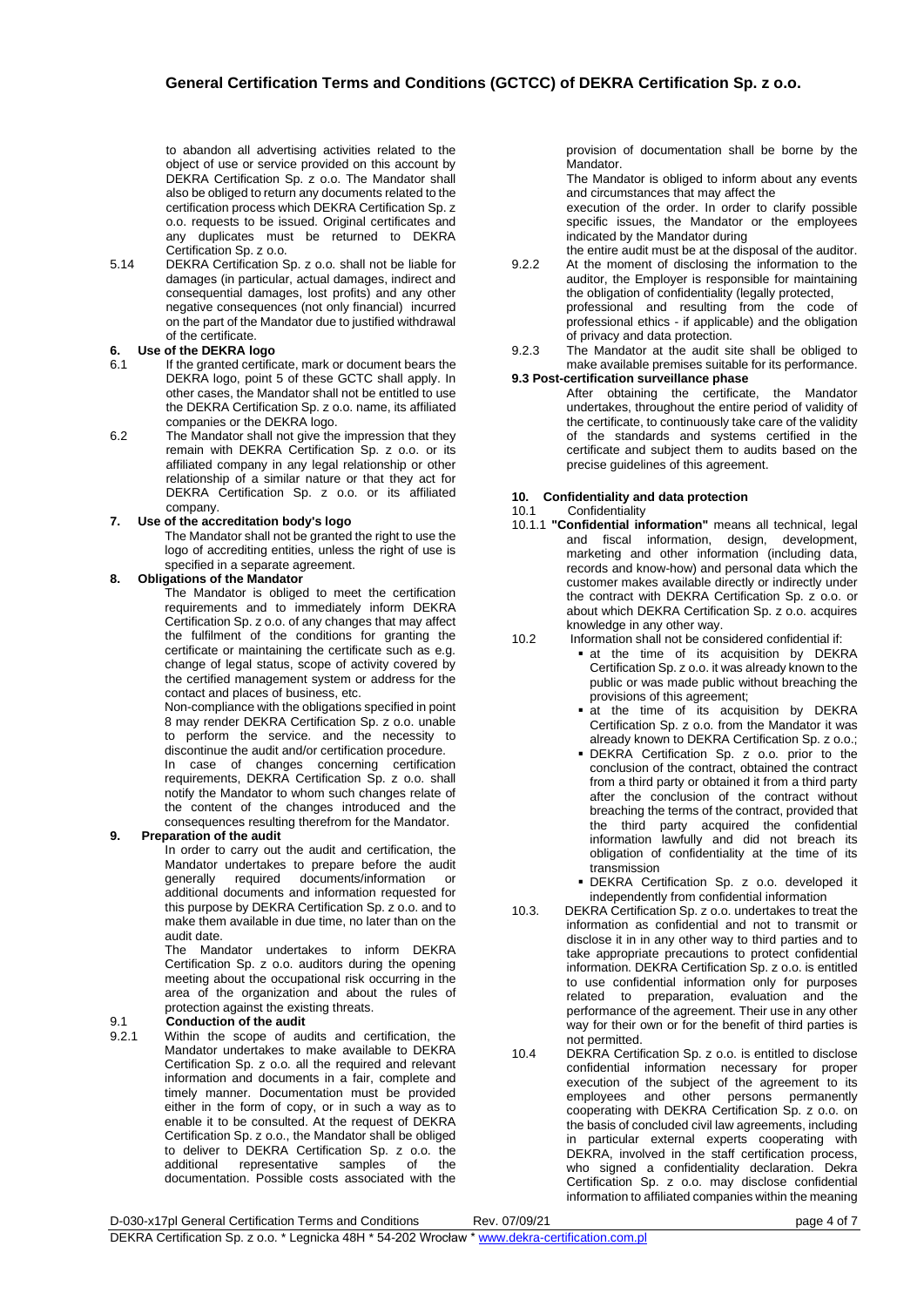of the provisions of the Commercial Companies Code (to companies from the DEKRA Group and the entities carrying out certification activities on behalf of DEKRA Certification Sp. z o.o.)

- 10.5 Obligations of confidentiality shall not apply when:
	- **The Mandator has previously consented in** writing to the transmission of confidential information relating to a specific case;
	- DEKRA Certification Sp. z o.o. is obliged to disclose confidential information pursuant to the Act, court decision, ordinance of a state administration body or other state institution or on the basis of regulations of an accrediting entity.
- 10.6 If DEKRA Certification Sp. z o.o. will make confidential information available to third parties, undertakes to inform the Mandator about this fact. This obligation does not apply to the transfer of information to other companies of the DEKRA Group and entities carrying out certification activities on behalf of DEKRA Certification Sp. z o.o.
- 10.7 In the event of a complaint against the Mandator DEKRA Certification, the Mandator and the complainant shall agree on, if any, making confidential information public, in particular the subject matter of the complaint.
- 10.8 DEKRA Certification Sp. z o.o., in order to properly keep files and archives, shall be entitled to store confidential information also after the expiry of the agreement concluded with the Mandator.

#### **11 Prices**

- DEKRA Certification Sp. z o.o. calculated the prices agreed in the contract on the basis of the Mandator's data concerning the company. In the event of a change in the situation of the company or in the applied standards or regulations, the type, scope and programme of audits may be changed. In such a case, the concluded contract no longer fulfils its purpose. DEKRA Certification Sp. z o.o. shall submit a new offer to the Mandator for this purpose, including new prices and, if applicable, new terms and conditions of cooperation. If the customer accepts the new offer, the new modified agreement applies. If the Client does not accept the new offer, DEKRA Certification Sp. z o.o. shall be entitled to terminate the agreement without notice in an extraordinary procedure and - if a certificate has been granted - to withdraw the certificate/mark of DEKRA pursuant to the detailed provisions of § 5.11.
- **12 Multi-branch/group (mutli-site) certification procedures** In the case of multi-site audits, the headquarters must impose on the sites an obligation to comply with these GCTC.

#### **13 Subcontracting**

The Mandator agrees to employ subcontractors by DEKRA Certification Sp. z o.o. with the reservation that the decision on granting, maintaining, extending, expanding, limiting, suspending or withdrawing the certificate of DEKRA Certification Sp. z o.o. is always made by DEKRA Certification Sp. z o.o. on its own.

#### **14 Terms and conditions of certification of multi-**

**branch/group organizations (ISO 9001, ISO 50001, ISO 14001, OHSAS, PN-N-18001, ISO 45001, SCC, SCP, ISO 27001,AZAV, ISO 20000-1)**

In the case of multi-branch certification, additional accreditation requirements must be met. As part of the audit (based on the calculation of the audit time and the price for the audit), the conditions for the application of the multi-branch procedure will be checked. If the conditions are not met, the locations / members of the organization must be subject to individual certification.

14.1 General Terms and Conditions for the certification of a multi-branch organization:

- Multi-branch certification is only possible if all conditions are fulfilled without exception and are guaranteed by the headquarters. The organisation must have headquarters where specific activities are planned, controlled and managed. The headquarters must be part of an organization and cannot be assigned to an external organization / third party. The head office must have an organisational structure and legally recognised jurisdictions to define, establish and maintain a unified management system. The headquarters must have direct access to the parties in order to enforce the funds.
- The organization must have a network of local offices or branches (locations) where all or part of the activities are carried out. The locations undertake to maintain the central management system by signing a declaration which also gives the control authority of the headquarters to control the single management system..
- There must be a legal or contractual link between the headquarters of the organisation and its locations. This is guaranteed where, in the case of a parent company and a separate legal entity/subsidiary, the parent company has the means to substantially influence and control the business activities of a separate legal entity/subsidiary, and the influence and control are legally enforceable in other countries and function flawlessly. In particular, there must be one of any of the following conditions (in the case of parent companies):

(1)Has a direct or indirect majority of votes at the general meeting of shareholders or at the general meeting, also as a pledgee or user, or in the management board of another company (subsidiary), also on the basis of agreements with other persons, or

(2)is entitled to appoint or dismiss the majority of members of the management board of another company (subsidiary) or cooperative (subsidiary cooperative), also on the basis of agreements with other persons, or

(3)is entitled to appoint or dismiss the majority of members of the supervisory board of another company (subsidiary) or cooperative (subsidiary cooperative), also on the basis of agreements with other persons, or

(4)the members of its management board constitute more than half of the members of the management board of another company (subsidiary) or cooperative (subsidiary cooperative), or

(5)directly or indirectly holds the majority of votes in the subsidiary partnership or at the general meeting of the subsidiary partnership, also on the basis of agreements with other persons, or

(6)exerts a decisive influence on the activity of a subsidiary or a subsidiary cooperative, in particular on the basis of agreements specified in Article 7 of the Polish Commercial Companies Code (agreement on the management of a subsidiary or on the transfer of profits).

- All locations must operate under the same common management system, which is drawn up, implemented and regularly monitored by<br>headquarters. The organization's management The organization's management system must be centrally managed on the basis of the central management plan and must be subject to central management review.
- All significant locations (including the central administrative function) must be subject to the internal audit plan of the organization and audited in accordance with this plan, before the audit by DEKRA Certification Sp. z o.o. takes place.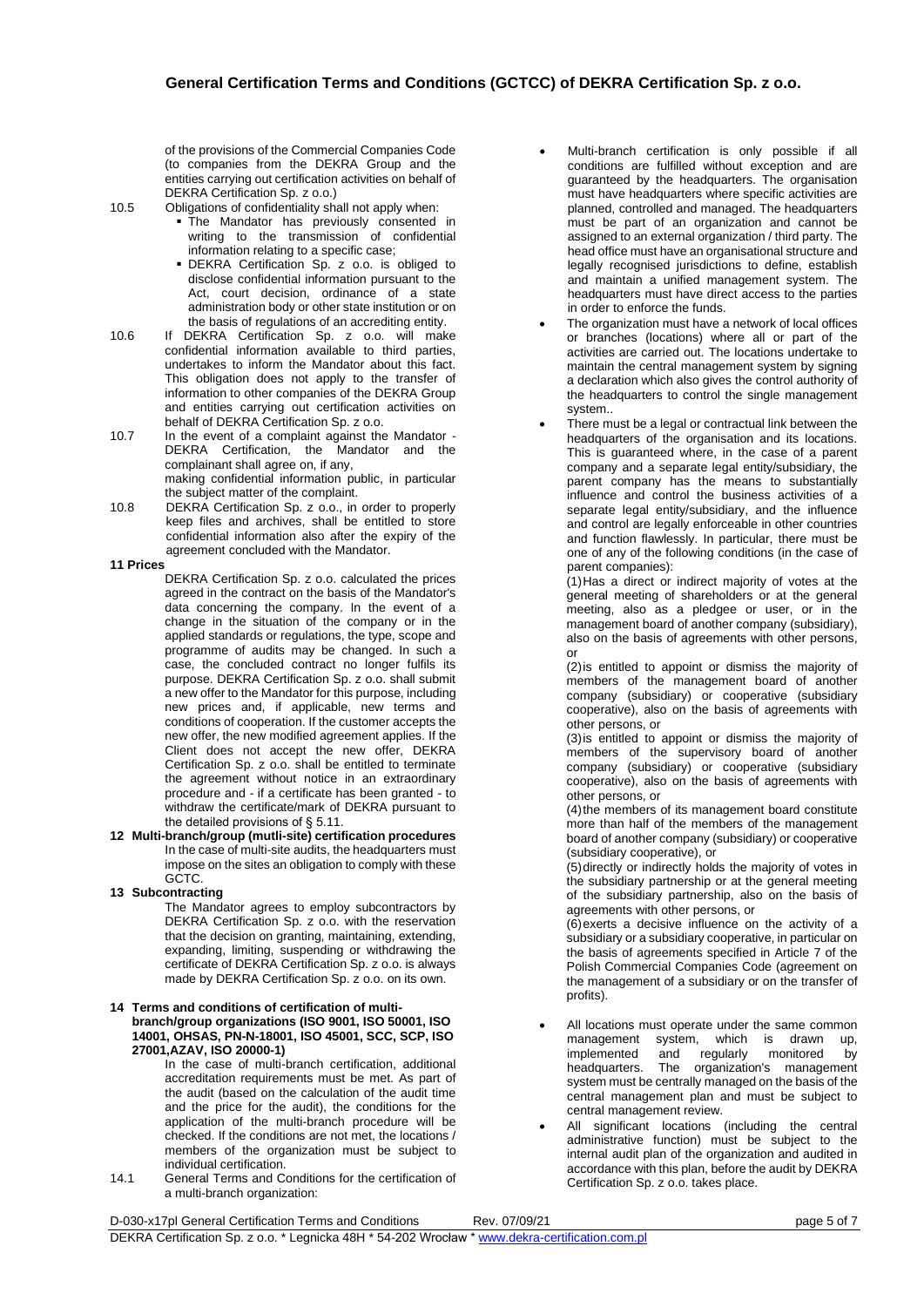# **General Certification Terms and Conditions (GCTCC) of DEKRA Certification Sp. z o.o.**

- The organization must demonstrate that the management system has been implemented by the headquarters in accordance with the requirements of the standard and that the entire organization meets the requirements of this standard. This must include the application of relevant laws and directives in the organization
- The organization must demonstrate its ability to collect and analyze data from all locations including the headquarters (including, but not limited to the following points) and demonstrate its right and ability to make necessary organizational changes where necessary. This includes, but is not limited to:
	- system documentation and system changes;
	- management review;
	- complaints;
	- evaluation of corrective actions;
	- internal audit plan and results evaluation;
	- statutory and regulatory requirements concerning the applicable standard(s)

determination of environmental aspects and associated impacts for: environmental management system and various legal requirements (only for ISO 14001).

- The headquarters must have the power to impose corrective measures, if necessary, in any of the locations. These actions should be laid down in writing in the form of an agreement between the headquarters and the location.
- Between the headquarters (as well as all locations identified for the certification process) and the certification body has a contractual relationship.
- Audits at the headquarters must also include verification of location connections and vice versa.
- All relevant processes must be evaluated at each location.
- The headquarters receives audit reports. It is also responsible for the implementation of corrective actions at the locations;
- The headquarters receives a certificate for the entire system. The sub-certificates must be clearly identifiable

with the main certificate and must not give the impression that the location/legal entity has been audited individually (Being certified is the Mandator's organization). The list of audited locations and their full addresses are available in an annex to the certificate.

All locations must meet the conditions for retaining the certificate.

#### **15. Supplementary criteria for the certification of multibranch organisations using the sampling procedure:**

- Products and services provided by all locations must be largely similar and performed or implemented accordingly with the same methods and procedures.
- The size of the audit sample is calculated on the basis of current accreditation guidelines.
- DEKRA Certification Sp. z o.o. selects the location to be assessed. Locations/legal entities where critical processes are carried out must be assessed before a certificate is is issued. In the case of a location outside Poland, it is necessary to take into account country-specific requirements during the audit.
- The headquarters will be included in the annual supervisory audit.
- Internal audit reports from individual locations must be available for inspection at the headquarters as part of the audit.

### **15.1. Special criteria**

15.1.1. Additional criteria for the SCC/SCP procedure Headquarters has to:

- Prove that the company's occupational health and safety services are provided in accordance with §§ 2 and 5 of the Working Environment Act
- Prove that the risk assessment at the locations is carried out and documented in accordance with §§ 5 and 6 of the Working Environment Act.
- Provide accident statistics for the headquarters and locations as described in the SCC document.
- 15.1.2. Additional criteria for ISO 27001 procedure
	- Each location included in the ISMS (Information Security Management System), which has a significant impact on the risk of assets or information, should be audited first (during phase 1 audit).
	- The number of locations that must be audited must be selected in accordance with the following requirements/criteria:
		- risk assessment,
		- different business objectives of the location,
		- complexity of ISMS (in particular locations),
		- diversity of tasks,
		- the potential interactions and dangers concerning<br>information or assets handling sensitive assets handling information.
		- Samples must be selected at random (based on the points listed above) as well as not at random.
- 15.1.3 Additional criteria for ISO 45001, OHSAS, PN-N-18001 procedures:
	- The Mandator shall inform DEKRA Certification Sp. z o.o. Immediately about: - the occurrence of a serious incident such as a serious accident, for example, or - a breach of the law that requires the involvement of

a competent regulatory authority.

Irrespective of the involvement of the competent regulatory authority, it may be necessary to carry out a special audit to examine whether the system has deteriorated and whether its functioning was effective. The result of a special audit may constitute the basis for DEKRA Certification Sp. z o.o. to take decisions regarding actions to be taken, including suspension or withdrawal of the certificate.

#### 15.1.4. Additional criteria for the ISO 20000-1 procedure:

• Number of locations (see sampling procedure) is selected to be audited in accordance with the following requirements/criteria:

- the size of the locations or the use of temporary locations that are covered by the scheme but fall outside the scope of certification

- services / operations at locations
- clients
- languages

- other parties (internal groups, suppliers, customers acting as suppliers) involved in the provision of services

- a consistent approach across all shifts:

An organisation with a high proportion of shift staff can be audited in a shorter time frame if each shift works in the same way.

This includes a review of records to confirm consistency of approach across all shifts. If the changes show consistency, all changes can be treated as one unit of action and the change can be used as an audit sample.

- local differences in the Service Management System - legal requirements and regulations

- The sample must be determined selectively (on the
- basis of the above points) and randomly.
- 15.1.5. Additional criteria for the ISO 50001 procedure:
	- The following energy efficiency requirements must be met and implemented at the headquarters:
		- a coherent energy planning process

- consistent criteria for defining and adapting baselines, relevant variables and energy efficiency indicators